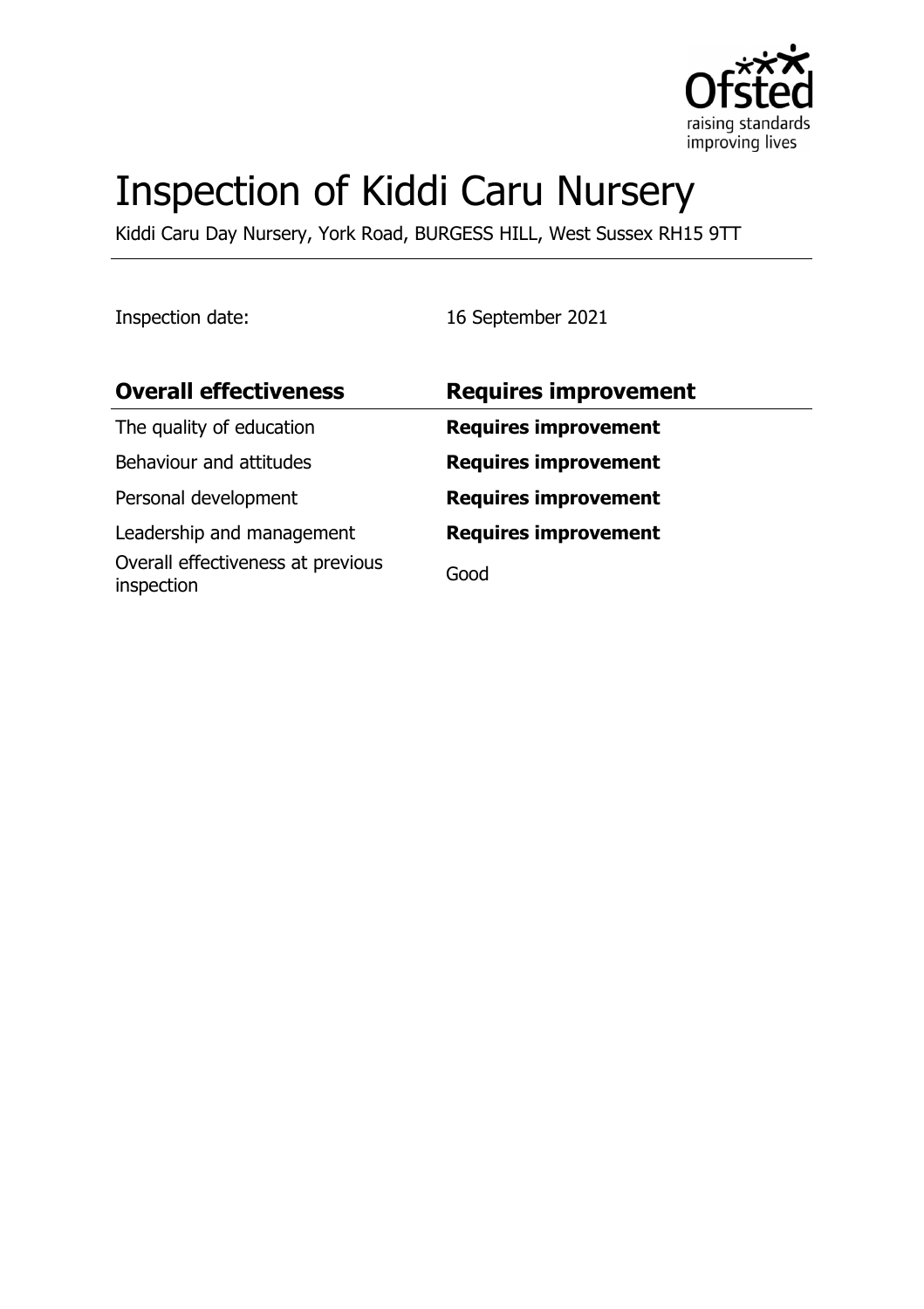

# **What is it like to attend this early years setting?**

#### **The provision requires improvement**

Children have many opportunities for outdoor play. Here, they explore the resources set out by staff to help children to initiate and create their own play and learning. For example, young children enjoy the sensory experience of playing with the toy animals in water and shaving foam. Older children become engrossed in looking at leaves, learning about how and why leaves fall from the trees in autumn. Some staff clearly understand the plan for the curriculum and implement this well. However, this is not consistent and not all staff's interactions and play with children is as effective in extending learning experiences. Some staff, occasionally, allow daily nursery routines to take precedence over providing high-quality interactions.

Most children have a key person to enable them to build secure attachments with staff from the start, but this is not consistent across the nursery. However, staff do show a secure knowledge of children's levels of development and learning needs. Children learn to manage their behaviour and staff sensitively encourage and support incidents that arise. Children access an environment that is clean, and staff undertake appropriate hygiene regimes. However, the risk assessment process is sometimes less effective, and staff do not consistently highlight and remove hazards.

## **What does the early years setting do well and what does it need to do better?**

- $\blacksquare$  The manager is new to the setting and is realistic in her assessments of the provision. She has clear and ambitious actions for improvement, including for the curriculum. The setting has recently been through many staff changes, causing a slightly unsettling time. This has contributed to some breaches of requirement, although these do not have a significant impact on children's wellbeing and learning.
- $\blacksquare$  Staff state that they feel supported by leaders and know that they can approach the manager or her deputy. They understand that leaders will listen to their concerns and that support will be given or action taken. Staff have regular meetings with leaders, enabling them to explore further training and development opportunities.
- $\blacksquare$  Children enjoy taking the lead in their play and learning experiences and are able to make friends with others. Some staff are highly skilled in their interactions with children. They make the most of every opportunity and bring in all areas of learning. However, this is not fully consistent across the provision. For example, staff do not always maintain children's interest in an activity as they are distracted by other tasks. Some staff do not plan routines effectively and children become distressed while they have to wait. Also, after mealtimes, staff persist in clearing up rather than consistently meeting the needs of children.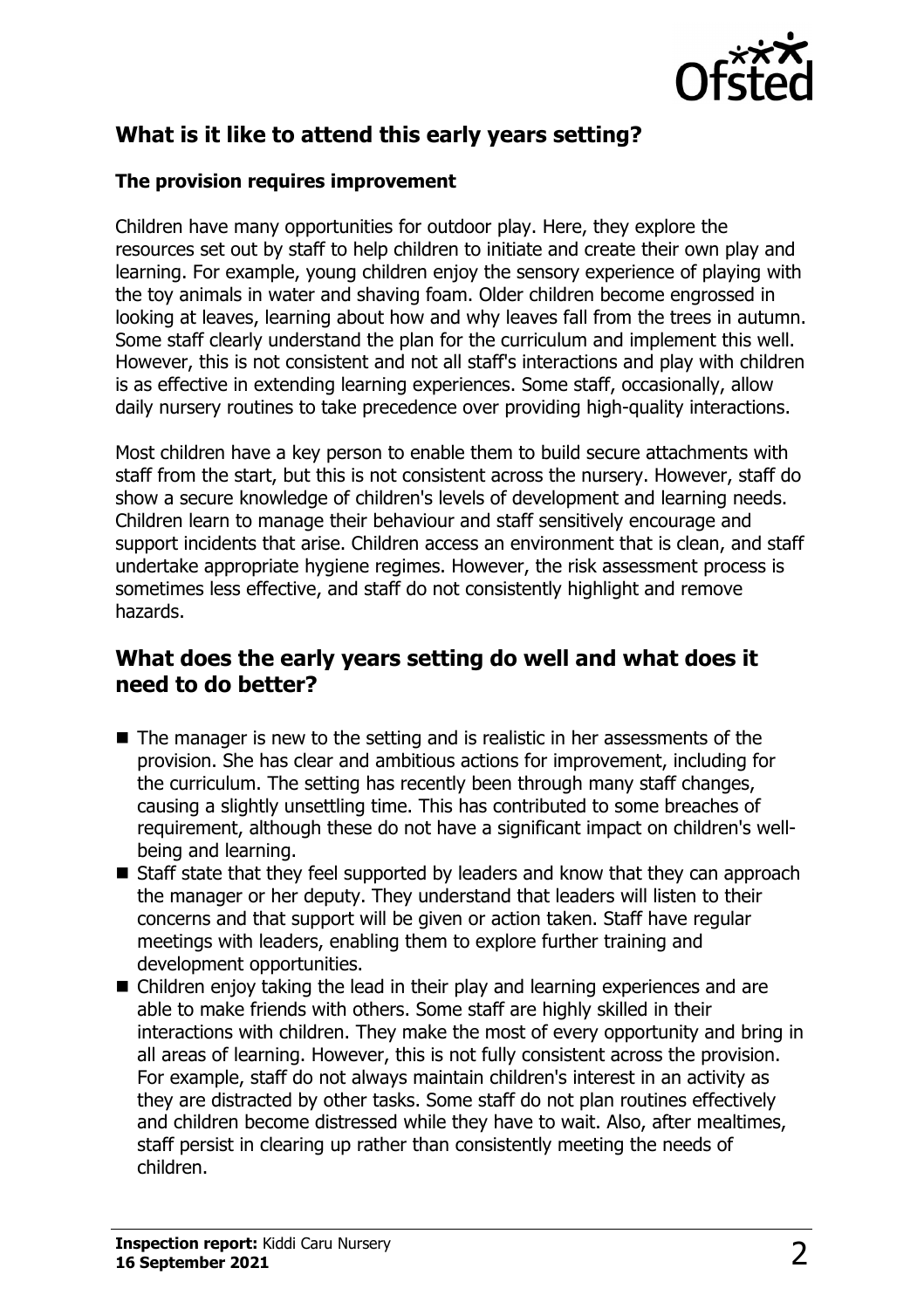

- $\blacksquare$  Staff actively seek support for children with special educational needs and/or disabilities. This enables early diagnosis and support plans to be implemented without delay and for gaps in learning to close swiftly. The special educational needs coordinator fully understands her role and responsibilities and effectively supports children and staff. For example, when children move from one age group room to the next, she works with children and staff to ensure that this is an easy progression. Staff use additional funding children receive successfully and specifically to enhance the outcomes for individuals.
- $\blacksquare$  The setting operates a key-person system, which supports children to develop relationships with staff and enhances children's emotional well-being. However, this system is not consistently adhered to. Although staff do know children well, this does not fully support children to build highly effective bonds with staff from the outset.
- $\blacksquare$  Staff foster effective partnerships with parents. They speak highly of the ways staff communicate with them, including how they welcome the use of an online system. They comment that this helps them to understand their child's level of development and how they can support their children's learning at home.
- Staff are aware of children's family backgrounds and cultures. However, staff do not purposefully explore and plan ways in which they can successfully embrace children's heritage and cultural backgrounds. This does not fully support all children's awareness of similarities and differences in their community and wider world.
- $\blacksquare$  Staff, occasionally, question children without giving them the time they need to process their thoughts and respond. This does not fully support children to enhance their communication and language skills. However, children do show great delight as staff animatedly sing songs and read stories. For example, young children clap their hands and move their bodies to the music and toddlers and older children sit and cuddle with staff as they enjoy their favourite stories.

# **Safeguarding**

The arrangements for safeguarding are effective.

Staff carry out risk assessments. However, on occasions, their assessments do not always highlight and minimise all potential hazards. For example, they do not always identify small or broken resources or monitor messy play activities to prevent children from slipping over. The manager follows safer recruitment procedures to ensure that staff caring for children are suitable. Staff have a clear knowledge of child protection issues, including the wider aspects of safeguarding. They understand their roles and responsibilities in keeping children safe and how to refer any concerns that they may have about children or adults.

# **What does the setting need to do to improve?**

**To meet the requirements of the early years foundation stage, the provider must:**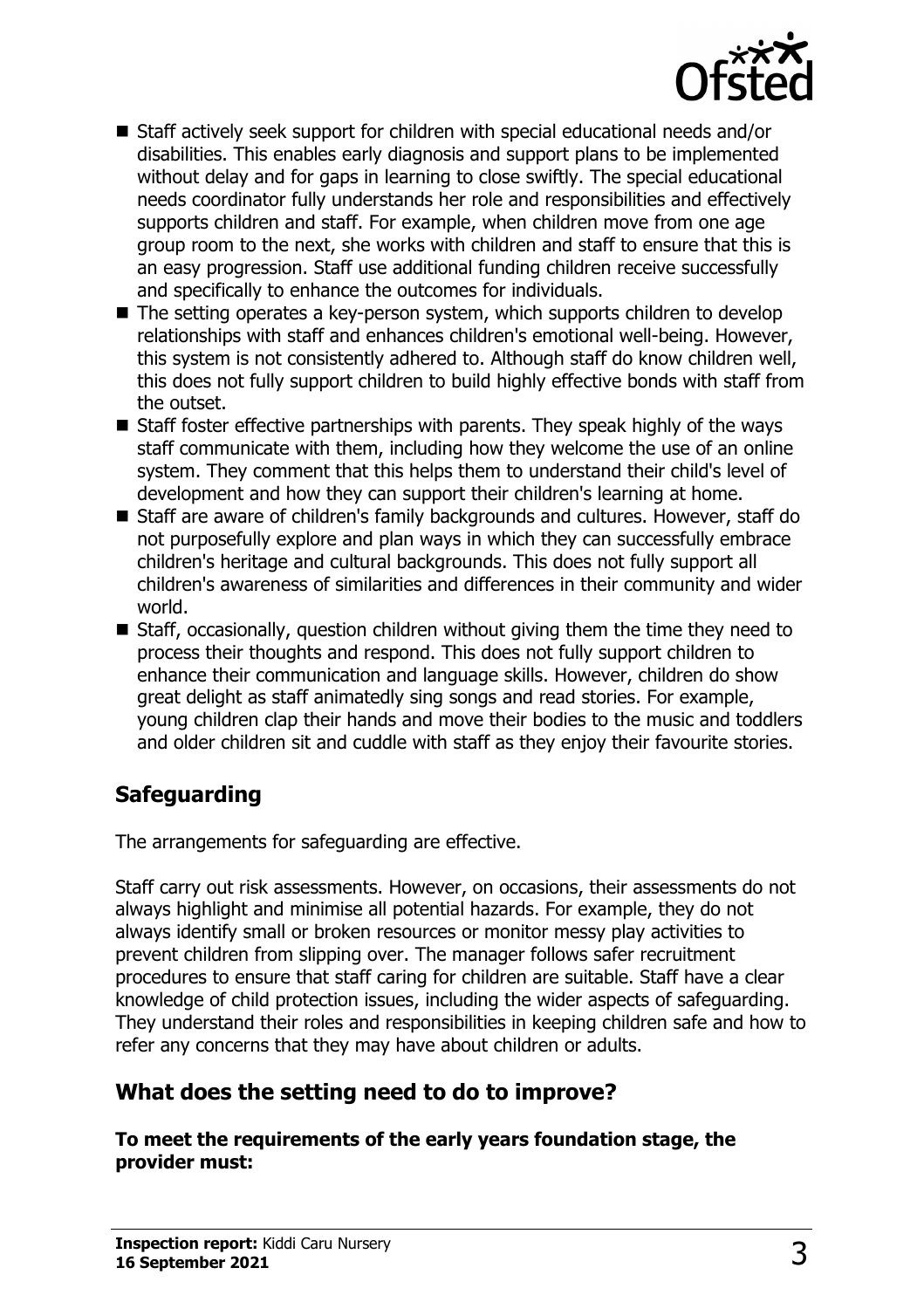

|                                                                                                                                                                                                       | Due date   |
|-------------------------------------------------------------------------------------------------------------------------------------------------------------------------------------------------------|------------|
| build on support for staff to enable them<br>to offer consistently high levels of<br>interaction and play experiences for<br>children, while effectively incorporating<br>nursery routines            | 14/10/2021 |
| ensure that every child is allocated a key<br>person to enable all children to build<br>secure attachments from the outset                                                                            | 14/10/2021 |
| ensure that the risk assessment process<br>is effective in highlighting and minimising<br>hazards in the environment                                                                                  | 14/10/2021 |
| support staff to enhance their<br>understanding of how to enable children<br>to share their ideas, providing them with<br>the time they need to process questions<br>and to verbalise their response. | 14/10/2021 |

#### **To further improve the quality of the early years provision, the provider should:**

**n** strengthen how staff embrace children's cultural backgrounds and heritage to support children to reflect on differences and understand what makes them unique.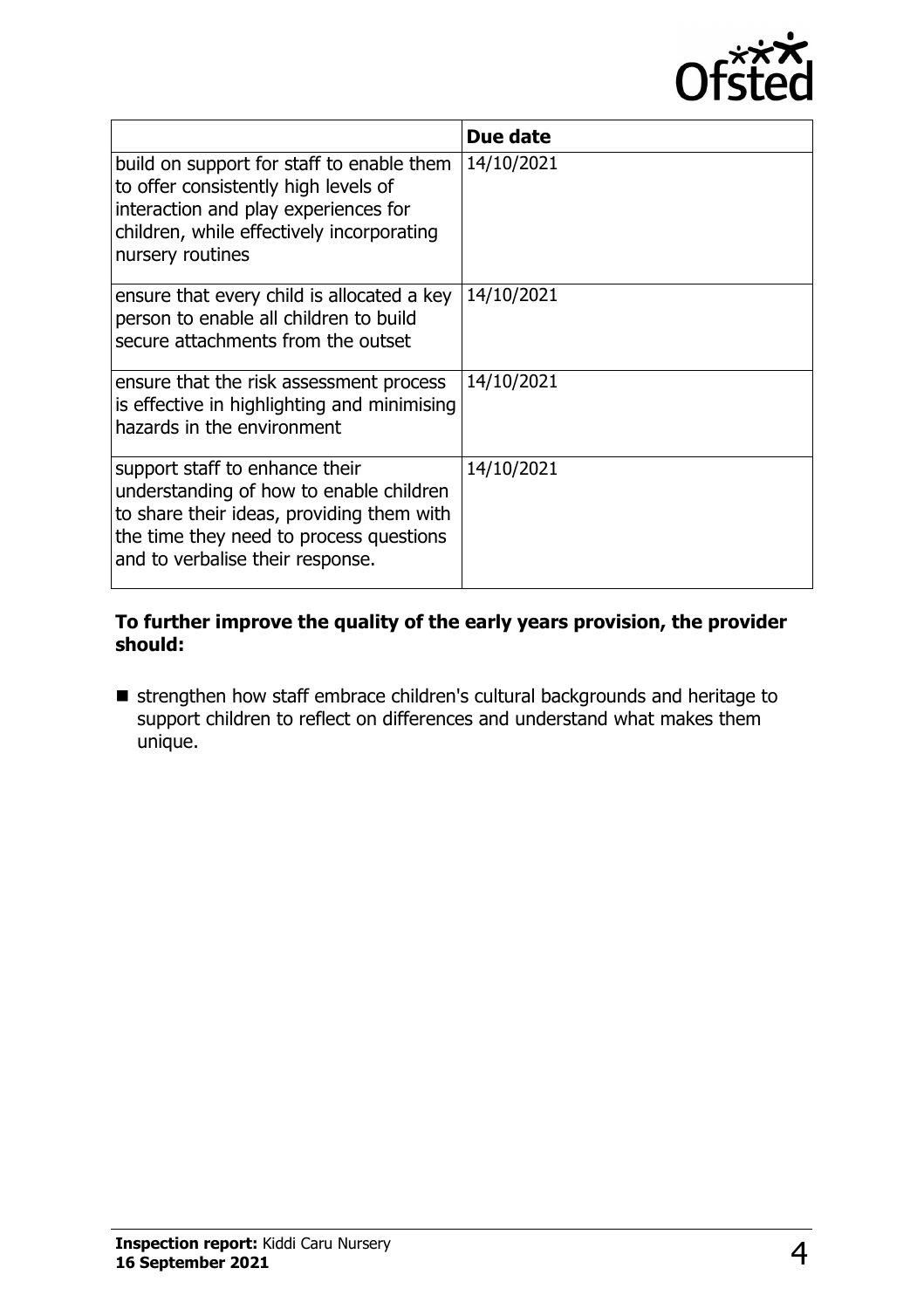

| <b>Setting details</b>                         |                                    |
|------------------------------------------------|------------------------------------|
| Unique reference number                        | EY357124                           |
| <b>Local authority</b>                         | <b>West Sussex</b>                 |
| <b>Inspection number</b>                       | 10206754                           |
| <b>Type of provision</b>                       | Childcare on non-domestic premises |
| <b>Registers</b>                               | Early Years Register               |
| Day care type                                  | Full day care                      |
| Age range of children at time of<br>inspection | $0$ to $4$                         |
| <b>Total number of places</b>                  | 100                                |
| Number of children on roll                     | 158                                |
| Name of registered person                      | The Childcare Corporation Limited  |
| Registered person unique<br>reference number   | RP902737                           |
| <b>Telephone number</b>                        | 01444 257 971                      |
| Date of previous inspection                    | 15 March 2018                      |

## **Information about this early years setting**

Kiddi Caru Nursery registered in 2007. It is open from 7.30am to 6.30pm on Mondays to Fridays all year round. There are 23 members of staff, 17 of whom hold early years qualifications between level 6 and level 2. The nursery is in receipt of funding to provide free early education for three- and four-year-old children.

## **Information about this inspection**

#### **Inspector**

Helen Penticost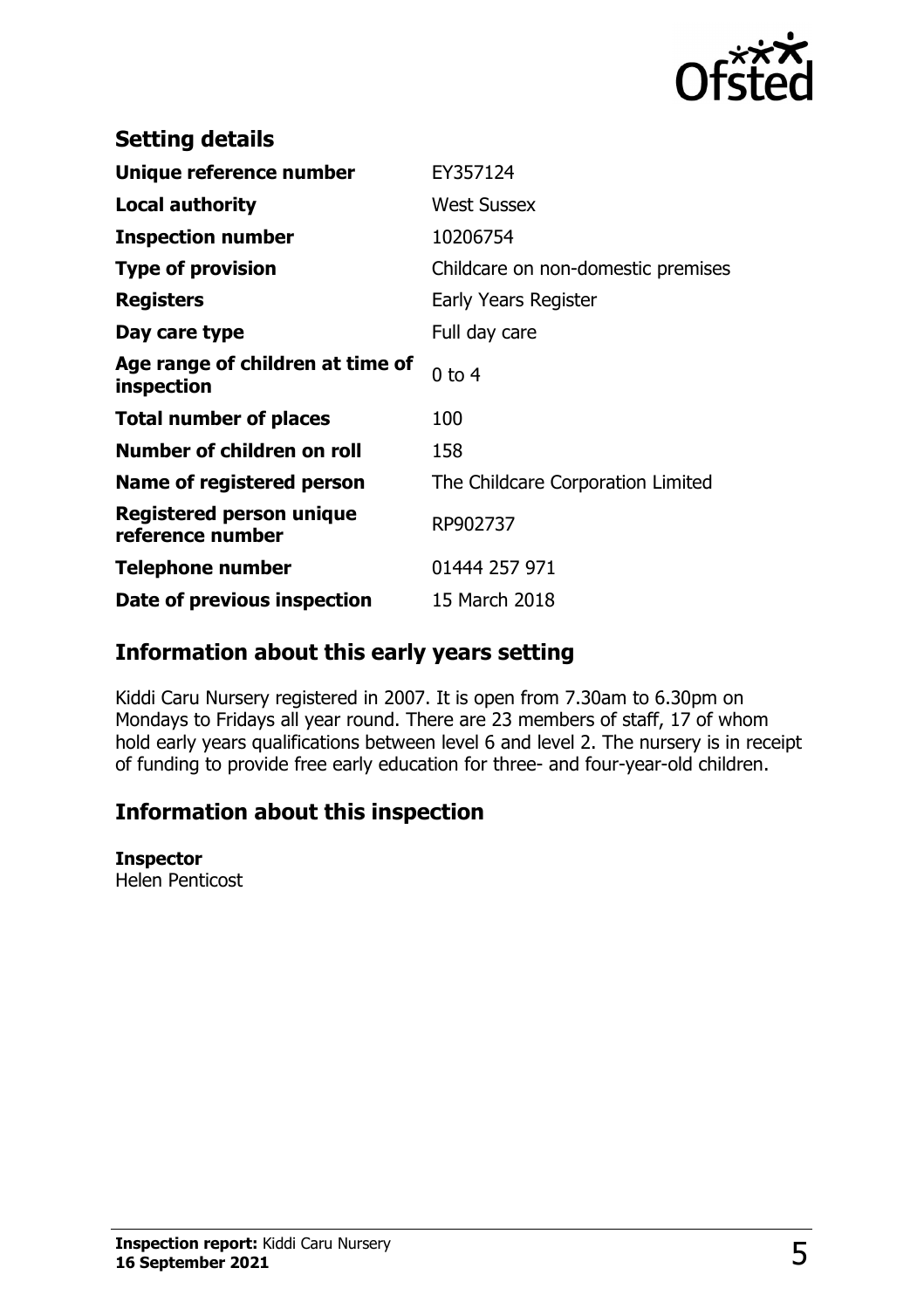

### **Inspection activities**

- $\blacksquare$  This was the first routine inspection the setting received since the COVID-19 (coronavirus) pandemic began. The inspector discussed the impact of the pandemic with the provider and has taken that into account in their evaluation of the provider.
- $\blacksquare$  The manager and the inspector completed a learning walk together and discussed the curriculum.
- $\blacksquare$  The inspector carried out a joint observation with the manager, spoke with staff and interacted with children.
- $\blacksquare$  Parents shared their views about the setting with the inspector.
- $\blacksquare$  The special educational needs coordinator spoke to the inspector about how they support children with special educational needs and/or disabilities.

We carried out this inspection under sections 49 and 50 of the Childcare Act 2006 on the quality and standards of provision that is registered on the Early Years Register. The registered person must ensure that this provision complies with the statutory framework for children's learning, development and care, known as the early years foundation stage.

If you are not happy with the inspection or the report, you can [complain to Ofsted](http://www.gov.uk/complain-ofsted-report).